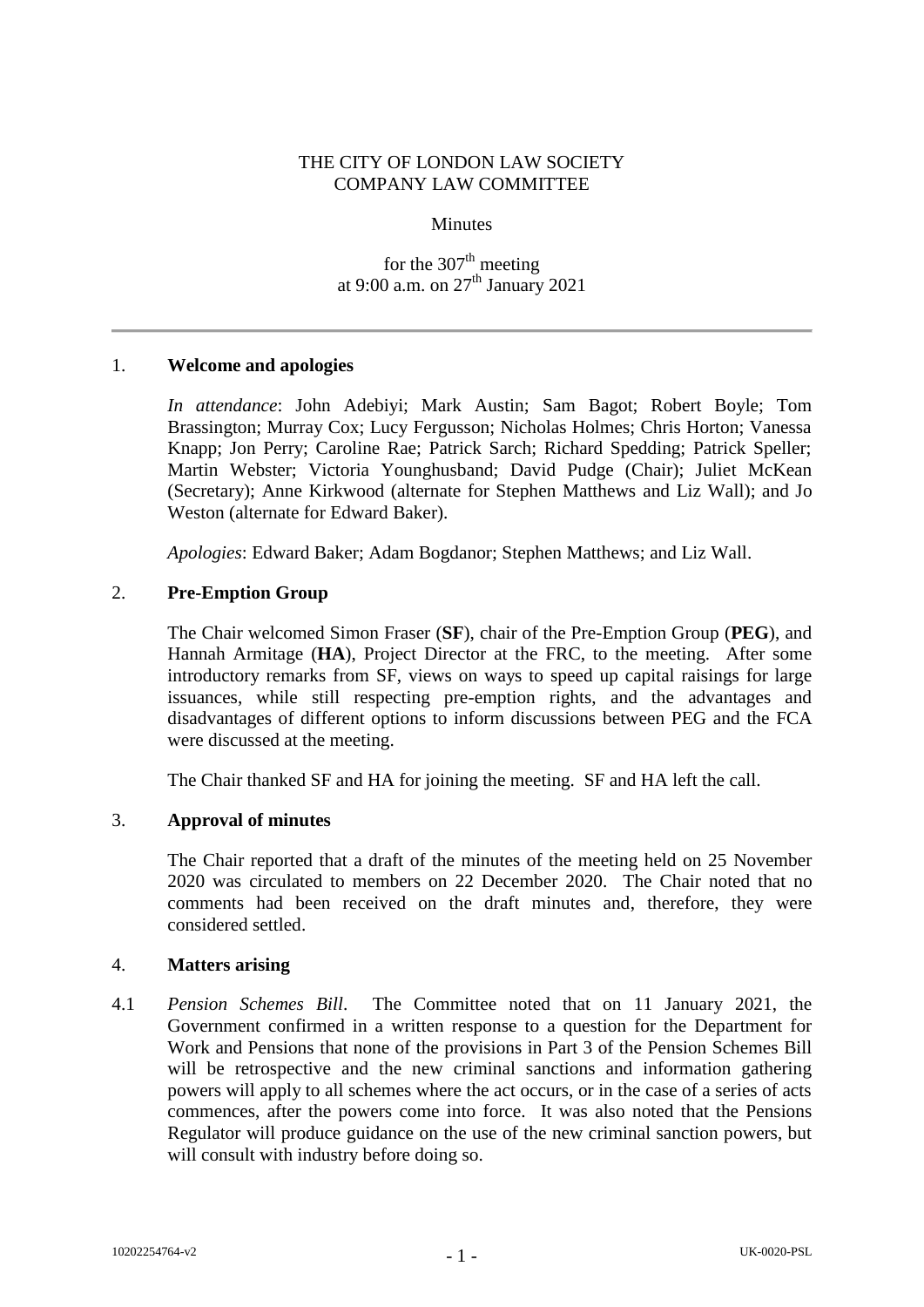- 4.2 *Expansion of Dormant Assets Scheme.* The Chair reported that on 9 January 2021, HM Treasury (**HMT**) and the Department for Digital, Culture, Media & Sport announced the publication of their response to the consultation on expanding the Dormant Assets Scheme. It was noted that the scheme is being expanded to include assets from the insurance and pensions, investment and wealth management and securities sectors, including proceeds of, and distributions from, dormant shares and that the Government intends to legislate for the expansion of the scheme when parliamentary time allows. Robert Boyle, who led the Committee's response, noted that the Government's response largely reflects what was anticipated. However, it was noted that, regrettably, many of the comments made in the Committee's response on issues relating to intermediated securities had largely been ignored.
- 4.3 *Law Society Q&A on electronic signatures.* The Committee noted that on 6 January 2021, the Law Society Company Law Committee (**LSCLC**) published a Q&A on how to use electronic signatures and complete virtual executions, which aims to assist lawyers with some of the practicalities of using an electronic signature in England and Wales.
- 4.4 *Further extension of temporary restrictions on winding up petitions.* The Committee noted that on 8 December 2020, the Corporate Insolvency and Governance Act 2020 (Coronavirus) (Extension of the Relevant Period) (No. 2) Regulations 2020 were made and that these Regulations came into force on 31 December 2020. It was noted that they further extend the temporary restrictions on winding up petitions introduced by the Corporate Insolvency and Governance Act 2020 (**CIGA**) until 31 March 2021.
- 4.5 *AGMs (and wrongful trading).* The Chair noted that on 24 November 2020 the Corporate Insolvency and Governance Act 2020 (Coronavirus) (Suspension of Liability for Wrongful Trading and Extension of the Relevant Period) Regulations 2020 were made (an explanatory memorandum was also published) and that these Regulations came into force on 26 November 2020. It was noted that they further extend the temporary shareholder meeting provisions in the CIGA to enable companies to hold AGMs virtually until 30 March 2021. It was also noted that they temporarily suspend liability under wrongful trading provisions in the Insolvency Act 1986 for a period beginning with 26 November 2020 and ending with 30 April 2021 (replicating the previous suspension between 1 March 2020 and 30 September 2020).

The Chair further noted that certain discussion papers have been published that look at the future of AGMs and whether they are fit for purpose, including the ShareAction paper on the future of the AGM published on 18 January 2021 (ShareAction sees a future where companies and their boards create a purposeful, on-going, values-based AGM process, through which they gather insight and input from shareholders and stakeholders) and the GC100 discussion paper entitled: 'Shareholder meetings – Time for change?' (published after the Committee meeting on 28 January 2021).

4.6 *HMT call for evidence on UK listing regime.* The Committee noted that on 19 November 2020, HMT published a call for evidence on the UK's listing regime. It was noted that HMT sought views on free float requirements, dual class share structures, track record requirements, prospectuses and dual and secondary listing. The Committee noted that the review is driven by the UK's departure from the EU and will inform proposals for reform to boost the UK's reputation as a destination for IPOs. The Joint CLLS/Law Society Prospectus and Listing Rules Working Group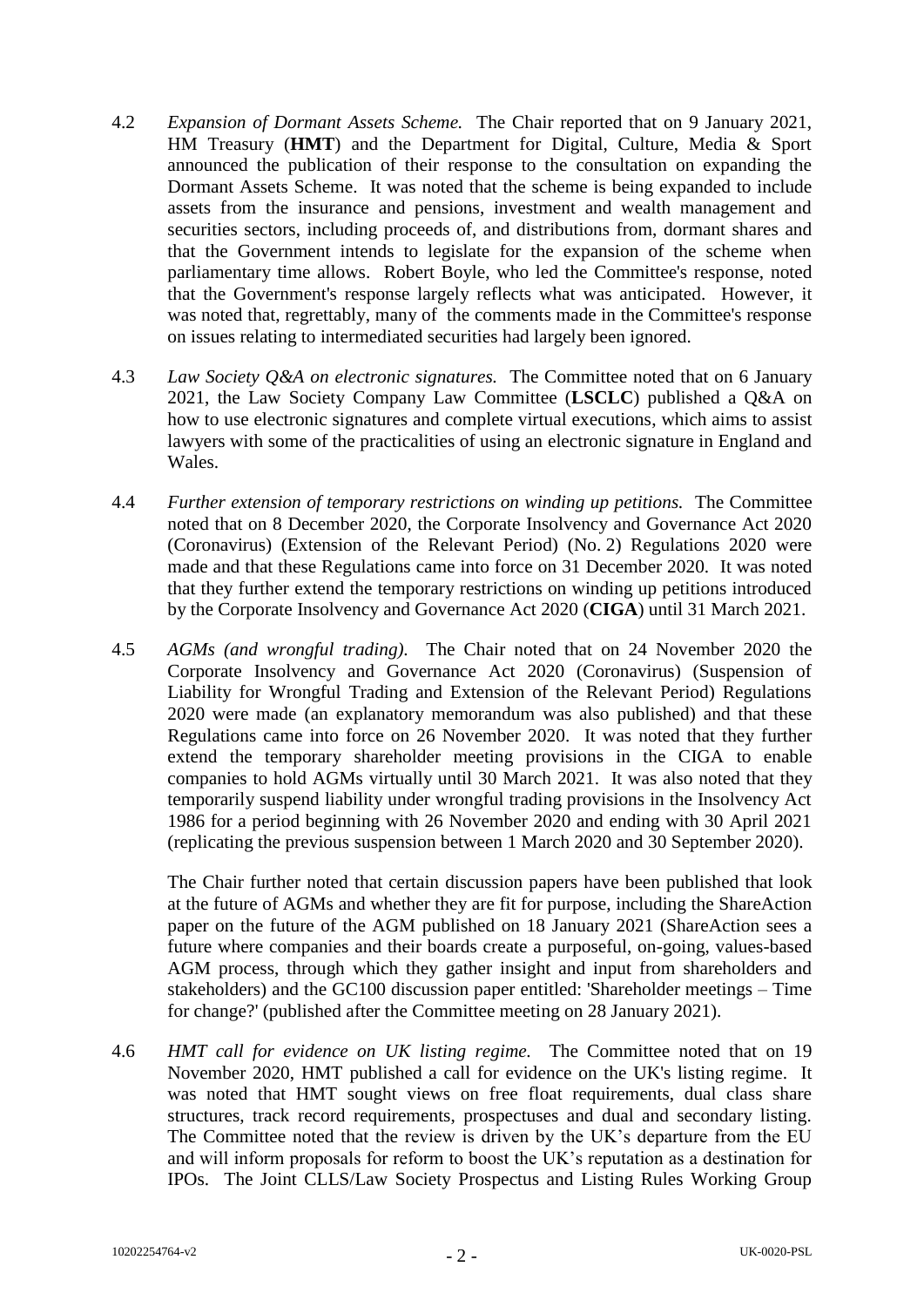submitted a response to the call for evidence on 5 January 2021. See minutes at item 2.

- 4.7 *Takeover Panel consultation on conditions to offers and the offer timetable*. The Chair reported that on 18 December 2020, the Joint CLLS/Law Society Takeovers Working Group submitted a response to the Takeover Panel consultation on conditions to offers and the offer timetable (PCP 2020/1). The Chair noted that the Takeovers Working Group had previously been involved in the informal preconsultation undertaken by the Panel and, therefore, was broadly comfortable with the proposals that had been published for public consultation.
- 4.8 *National Security and Investment Bill.* The Chair reported that on 30 November 2020 he presented an overview of key issues and concerns with the Bill and the proposed new regime to the Minister as part of a roundtable event organised by BEIS and the Law Society. It was also reported that on 2 December 2020, a joint working group of the Committee and the LSCLC submitted written evidence on the Bill to the Public Bill Committee. The joint working group had also prepared a table of proposed amendments to the Bill which the Law Society submitted to BEIS on behalf of the joint working group. It was further reported that on 6 January 2021, the joint working group submitted a response to the BEIS consultation on secondary legislation which would define the sectors subject to mandatory notification in the Bill.

The Chair thanked Sam Bagot for leading on the responses to the Bill.

# 5. **Discussions**

5.1 *BEIS/Companies House consultations to combat fraud and improve corporate transparency*. The Chair reported that on 9 December 2020, BEIS and Companies House issued a press release announcing three consultations to support reforms to clamp down on fraud and give businesses greater confidence in transactions, namely on: (i) the powers of the Registrar (the response to this having been led by Richard Spedding); (ii) implementing the ban on corporate directors (the response to this having been led by Liz Wall); and (iii) improving the quality and value of financial information on the UK companies register (the response to this having been led by Robert Boyle). The Chair noted that these consultations follow the Government's response to the Corporate Transparency and Register Reform consultation that was published in September 2020 and close on 3 February 2021. It was noted that working groups had been formed with the LSCLC.

Richard Spedding commented briefly on the proposals set out in the consultation on the powers of the Registrar and highlighted that the key issues were in relation to: (i) the Registrar being able to exercise a discretionary power to query and check information before it is placed on the register - the working group is proposing that the Registrar should only be able to exercise this discretionary power pre-registration if it suspects fraud or criminal activity; (ii) the Registrar being able to remove certain filings that have legal effect, for example, in respect of a reduction of capital by way of a solvency statement – the working group is concerned about the huge impact this would have on certain corporate matters and does not think that there is a need for the Registrar to have this power; and (iii) the register of members being kept at Companies House – the working group's view is that a company needs to continue to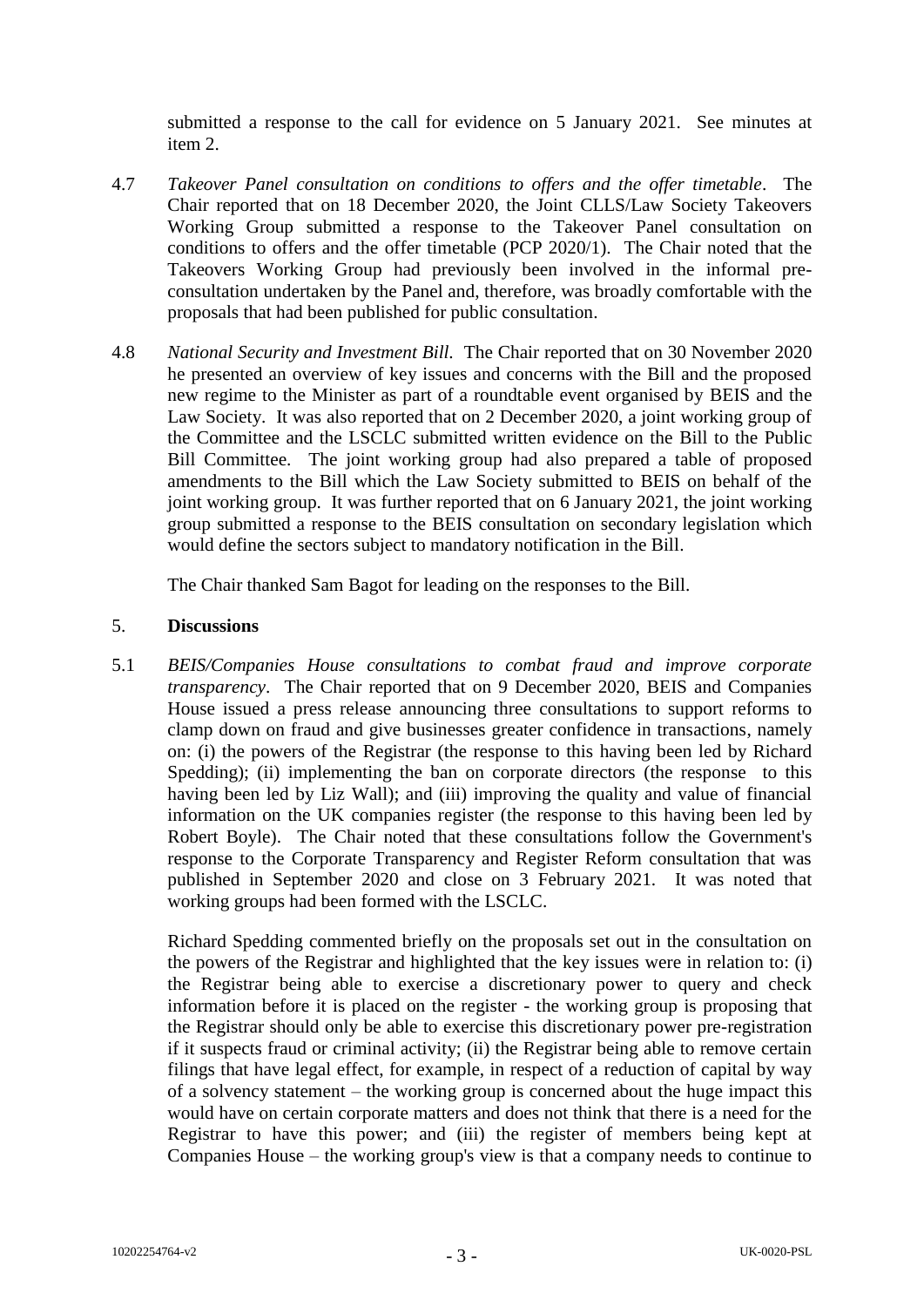have control of this register, rather than it being held at Companies House, to ensure that share transfers can still be carried out efficiently.

Robert Boyle commented briefly on the proposals set out in the consultation on improving the quality and value of financial information on the UK companies register and highlighted that the key issues were in relation to: (i) reducing timescales for accounts to be filed for public companies; and (ii) directors being required to sign a declaration of eligibility whereby they will confirm that the company meets the conditions to file accounts under the accounts regime being used by the company e.g. small company accounts/dormant accounts – the working group's view is that the existing regime is adequate.

As Liz Wall was unable to attend the meeting, the Chair briefly highlighted certain key issues arising in relation to the consultation on implementing the ban on corporate directors and, in particular, whether the principles-based approach provides adequate transparency where the overseas corporate director is incorporated in a jurisdiction which does not have a public register that records details of that entity's directors and the potential issues in relation to applying the corporate director principles-based approach to LLPs and limited partnerships.

- 5.2 *FCA review of delayed disclosure of inside information*. The Chair noted that on 11 November 2020, the FCA published Primary Market Bulletin 31 that contains a link to the FCA's review of delayed disclosure of inside information, including commentary on periodic financial results. The Committee discussed the language used by the FCA in relation to its expectations regarding the treatment of annual results and agreed to raise this with the FCA at the next liaison meeting as there was a concern that this language should not be read as marking a shift in approach by the FCA or as requiring any change in practice for companies who do regularly assess their performance and results in light of market expectations.
- 5.3 *Shareholder "say on climate".* The Chair reported that in November 2020, Chris Hohn (the hedge fund manager who set up and runs TCI) had launched a campaign for the introduction of an annual non-binding advisory vote on climate-action plans at AGMs – see the sayonclimate.org website. It was noted that in October 2020, Chris Hohn used a shareholder resolution to force Spanish airports operator Aena to draft a new climate plan and submit it to an annual vote - being the first company in the world to adopt an annual shareholder vote on its climate action plan. It was further noted that Chris Hohn aimed to replicate that model at more companies in the next two years. The Chair also noted that, on 14 December 2020, Unilever announced that it would put its plans to cut greenhouse gas emissions to a shareholder vote at its May 2021 AGM – becoming the first blue-chip company to voluntarily give investors a say on its climate strategy. See also item 6.4(c) - New LR and FCA Technical Note on climate change.
- 5.4 *FCA issues warning notice to Carillion (in liquidation) and unnamed executive directors*. The Chair reported that on 13 November 2020, the FCA announced that it has issued a warning notice to Carillion and certain unnamed executive directors. Time did not allow a discussion of this item but it was proposed that this item would be considered at the next meeting. In the warning notice, the FCA states that it considers that Carillion breached: (i) Article 15 MAR (market manipulation) by disseminating information that gave false or misleading signals as to the value of its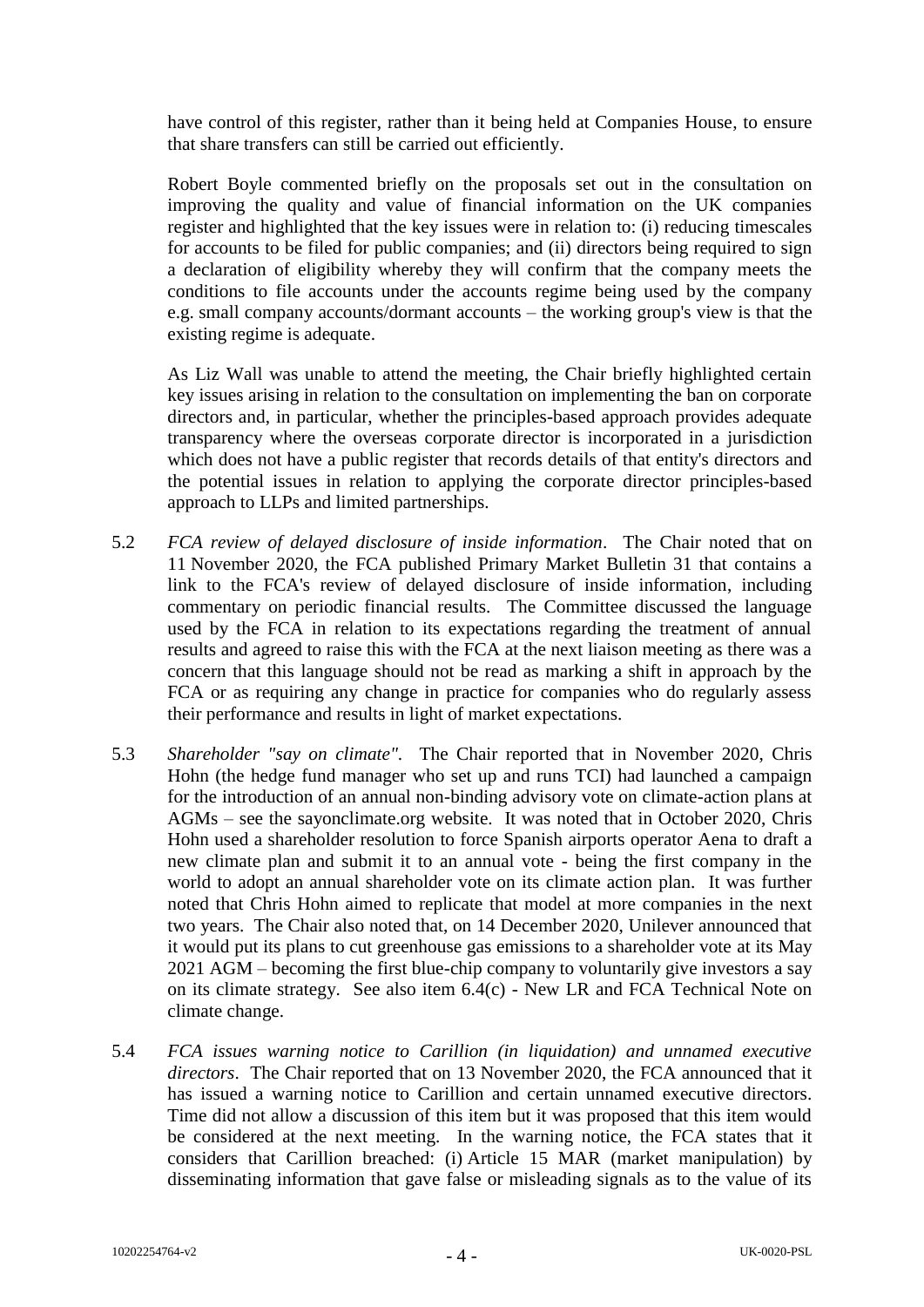shares; (ii) Listing Rule 1.3.3R (prohibition on publication of misleading information) by failing to take reasonable care to ensure that its announcements were not misleading, false or deceptive and did not omit data likely to affect the import of the information; (iii) Listing Principle 1 (procedures, systems and controls) by failing to take reasonable steps to establish and maintain adequate procedures, systems and controls to enable the company to comply with its obligations under the Listing Rules; and (iv) Premium Listing Principle 2 (acting with integrity) by failing to act with integrity towards its holders and potential holders of its premium listed shares. The FCA has also stated that it considers that the relevant unnamed executive directors were knowingly concerned in the above breaches. The warning notice is not a final decision of the FCA, but indicates the FCA's intention to take action for the conduct referred to in the notice and to impose a public censure as opposed to a financial penalty. The Chair noted that, on 14 January 2021, the Insolvency Service issued a press release reporting that it has applied to the High Court for director disqualification orders against eight directors and former directors of Carillion.

5.5 *Law Commission call for evidence on smart contracts.* The Chair reported that on 17 December 2020, the Law Commission published a call for evidence on smart contracts (and a summary document – see also the current project status webpage), which closes on 31 March 2021. Given the specialised nature of this topic and the number of consultations in the pipeline and currently being worked on, the Committee determined that it would not respond to this call for evidence. However, the Chair noted that individual firms may wish to respond.

## 6. **Recent developments**

The Committee noted the following additional items in sections 6.1 to 6.9 which were set out in the agenda but which time did not allow them to consider.

## 6.1 **Company law**

(a) *Brexit update to Companies House collection of guidance for limited companies, partnerships and other company types.* On 31 December 2020, Companies House updated its collection of guidance about registering, filing and disclosing information with Companies House following the end of the Brexit transition period, including by removing cross-border mergers, Societas Europaea (**SEs**) and EEIG guidance and adding UK societas and UKEIG guidance. Note that Companies House forms in relation to cross-border mergers and SEs have been discontinued and various Companies House forms have been updated to reflect the end of the Brexit transition period.

## 6.2 **Corporate governance**

(a) *ICSA review of the effectiveness of independent board evaluation in the UK listed sector*. On 20 January 2021, the Chartered Governance Institute (**ICSA**) announced the publication of the findings of its review into the effectiveness of independent board evaluation in the UK listed sector. The review assessed the quality of evaluations and has identified a number of ways in which board evaluation might be improved. ICSA has concluded that there is scope for broader adoption of existing good practice in the way some external reviews are conducted, and greater transparency about the process that was followed –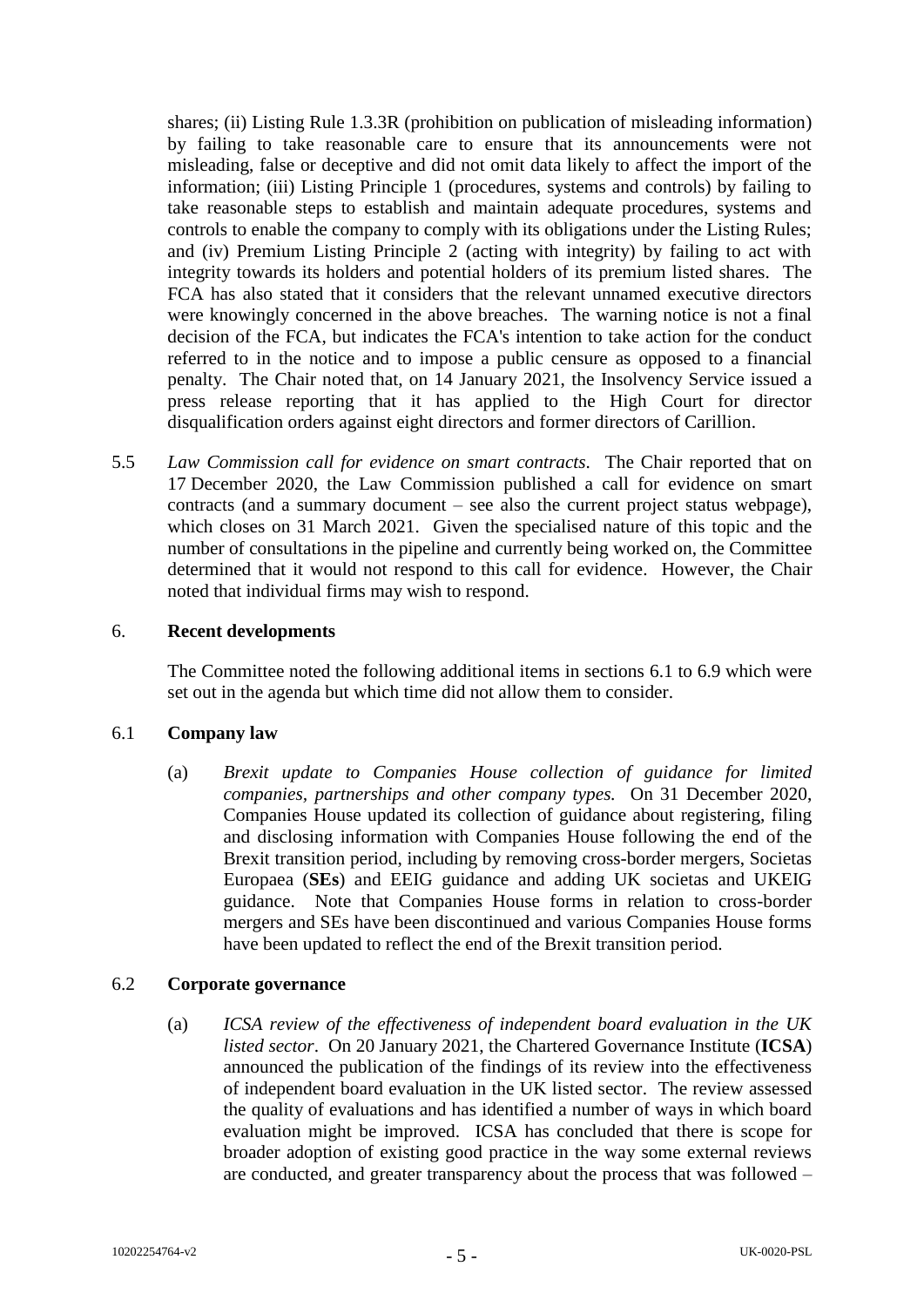it concludes that this is best done through a voluntary, rather than a regulatory, approach. Therefore, ICSA has published: (i) a voluntary code of practice for providers of external board performance reviews to FTSE 350 companies; (ii) voluntary good practice principles for listed companies, which companies are encouraged to apply when engaging an external board reviewer; and (iii) guidance for listed companies when reporting on their annual board performance review, designed to assist companies with their reporting obligations under the UK Corporate Governance Code.

- (b) *IA paper on shareholder priorities for 2021.* On 18 January 2021, the Investment Association (**IA**) published a paper in which it sets out its shareholder priorities for UK listed companies in 2021. This paper provides insights into the progress made by companies on the four areas identified by investors as critical drivers of long-term value for companies set out in the IA's 2020 paper (namely, responding to climate change, audit quality, stakeholder engagement and diversity), how investors' expectations have evolved and their expectations for 2021. The IA has also set out how IVIS will analyse these issues for companies with year-ends on or after 31 December 2020.
- (c) *Integrating stewardship into the investment process*. On 13 January 2021, the IA and the Pensions and Lifetime Savings Association announced the launch of a new steering group to examine how stewardship and a focus on long-term investment can be better integrated into the investment process to create sustainable value for savers and investors. The steering group will help deliver on the recommendations presented by the Asset Management Taskforce in its report entitled 'Investing with purpose: placing stewardship at the heart of sustainable growth' (see item 6.2(h)).
- (d) *QCA Remuneration Committee Guide.* On 9 December 2020, the Quoted Companies Alliance (**QCA**) announced the publication of an updated edition of its Remuneration Committee Guide (2020) which has been prepared to assist remuneration committee chairs and members to be effective in their roles. The guide takes account of the interests of shareholders, executives, the wider workforce and other stakeholders in small and mid-sized quoted companies. This guide is free for members, but non-members need to pay a fee.
- (e) *AIM Good Governance Review 2020/21*. On 2 December 2020, the QCA and UHY Hacker Young published their AIM Good Governance Review 2020/21. This review provides analysis and guidance on corporate governance disclosures for AIM companies.
- (f) *FRC research supports introduction of standards for audit committees.* On 2 December 2020, the FRC announced that research, commissioned by the FRC, has shown that the development of standards for audit committees would support a more consistent approach to promoting audit quality. The research, conducted by YouGov, involved interviews with Audit Committee Chairs on how they carry out their role.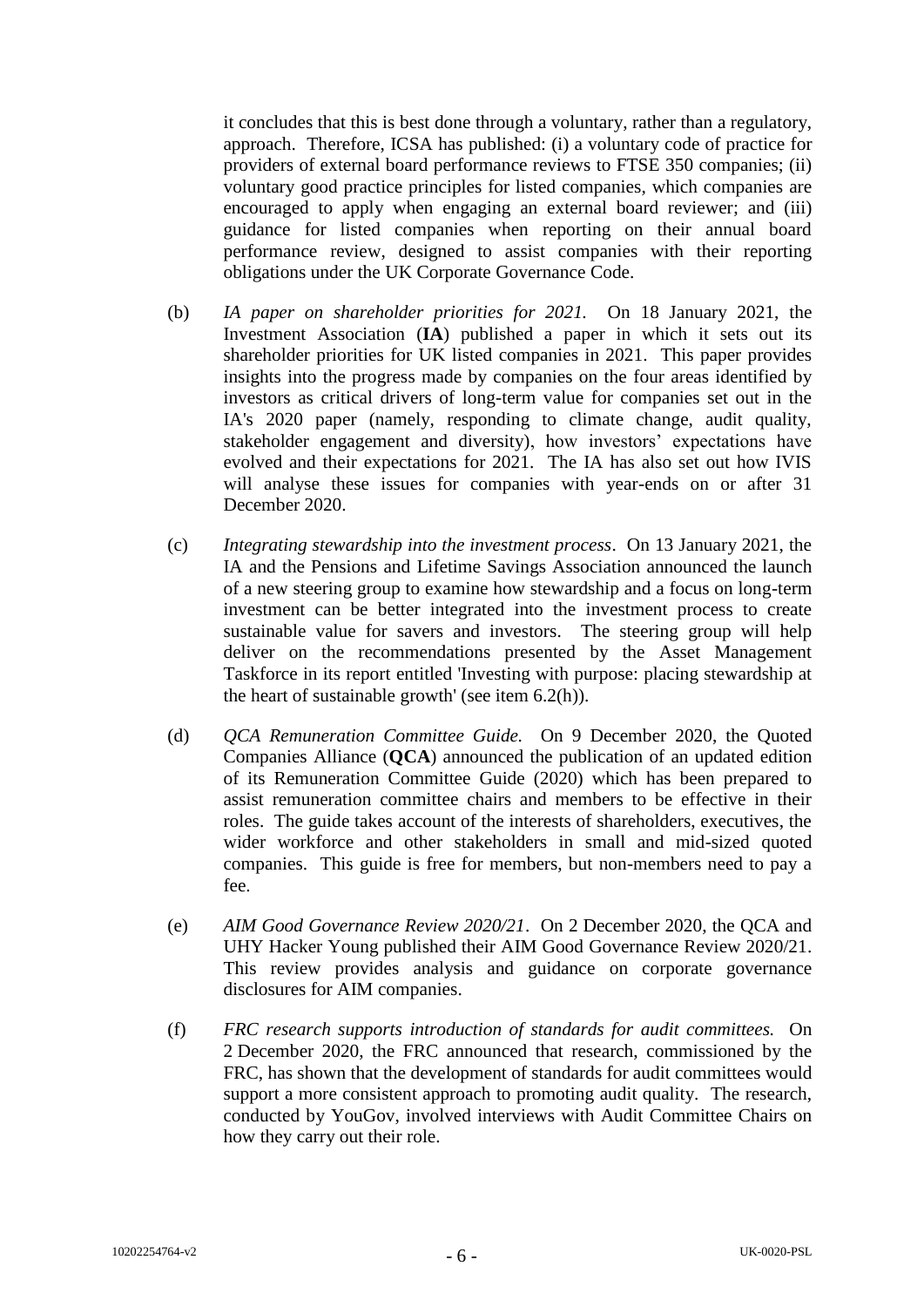- (g) *Consultation on revised ICGN Global Governance Principles*. On 30 November 2020, the International Corporate Governance Network (**ICGN**) published for consultation revisions to the ICGN Global Governance Principles. This review is part of a periodic three-year review cycle which aims to ensure that ICGN's flagship Principles are relevant and aligned with regulatory developments and market practice. The consultation closes on 31 January 2021. In addition, on 7 December 2020, the ICGN published its Policy Priorities 2020-21. Its five policy priorities remain unchanged from 2020 in terms of the five main themes, however, the workplan itself has been refreshed for the year to come.
- (h) *FRC review of corporate governance reporting.* On 26 November 2020, the FRC announced the publication of its annual review of corporate governance reporting against the UK Corporate Governance Code. The FRC states that although some companies have embraced the opportunities the revised Code offers, it has found that this was not consistent across the board. It states that unfortunately, some companies continue to treat the Code as a box-ticking exercise - where this happens, reporting is formulaic and companies do not seize the opportunity to meaningfully explain why they do not comply with its provisions.
- (i) *HM Treasury-led Asset Management Taskforce report on stewardship.* On 24 November 2020, the IA announced the publication of a report by the Asset Management Taskforce that sets out recommendations intended to strengthen stewardship and responsible investment in the UK. The Asset Management Taskforce is a group of the UK's leading investment managers, stakeholders and regulators, led by HMT and supported by the IA.
- (j) *Glass Lewis 2021 UK proxy voting policy guidelines*. On 24 November 2020, Glass Lewis announced the publication of its 2021 proxy voting policy guidelines for the UK.

# 6.3 **Reporting and disclosure**

- (a) *FRC thematic reviews, audit areas of focus and priority sectors for 2021/22*. On 10 December 2020, the FRC announced its corporate reporting and audit quality review programme for 2021/22 alongside its priority sectors for review. The FRC proposes to conduct five thematic reviews of corporate reporting on going concern and viability, IAS 37 – provisions, contingent liabilities and contingent assets, climate risk follow-up - streamlined energy and carbon reporting, alternative performance measures and interim reporting. These reviews will identify scope for improvement, as well as examples of better practices. As part of the FRC's programme of audit quality inspections, the FRC expects to pay close attention to the impact of Covid-19, fraud, estimates and climate risk. The priority sectors are travel, hospitality and leisure, retail, property and financial services.
- (b) *FRC consolidated covid-19 guidance for companies and auditors*. On 4 December 2020, the FRC announced the publication of consolidated covid-19 guidance for companies and auditors. The consolidated guidance supersedes all previous FRC guidance for companies and auditors. The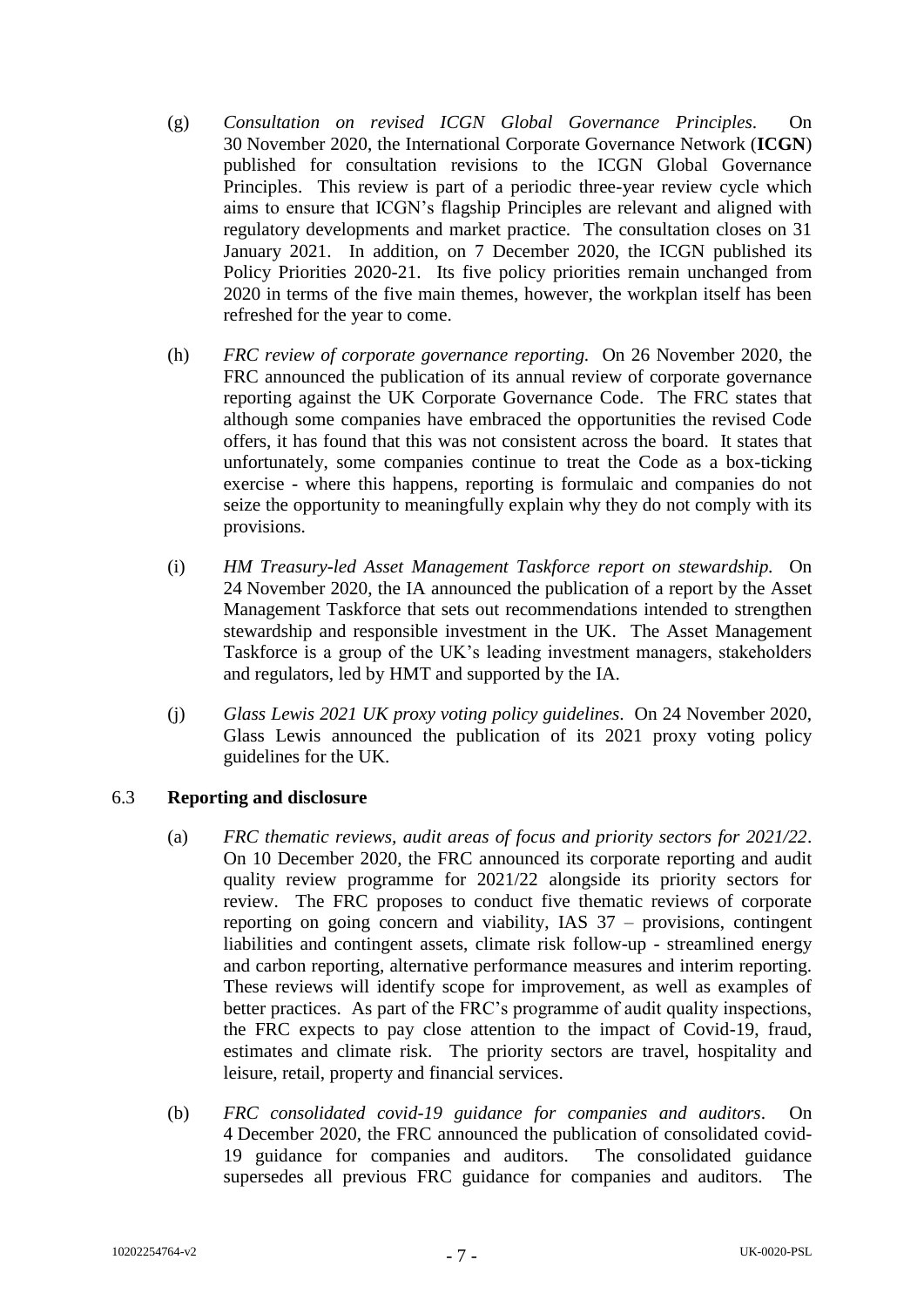companies guidance contains information on corporate governance and reporting.

# 6.4 **Equity capital markets**

- (a) *Updated AFME selling restrictions for equity (EEA and UK) in light of Brexit*. AFME has published updated selling restrictions for equity transactions for use in documentation for offerings or admissions taking place from January 2021. The UK selling restriction wording reflects the UK version of the Prospectus Regulation as it forms part of domestic law by virtue of the European Union (Withdrawal) Act 2018.
- (b) *Updated FCA list of equivalent non-UK regimes*. On 5 January 2021, the FCA published an updated version of its webpage on equivalence of non-UK regimes, which contains a list of third countries the laws of which the FCA regards as equivalent to certain requirements of DTRs 4 to 6.
- (c) *New LR and FCA Technical Note on climate change.* On 21 December 2020, the FCA issued a press release announcing the publication of Policy Statement PS20/17 that confirms that the FCA is introducing a new rule in Listing Rule 9.8 (Annual financial report) that requires commercial companies with a UK premium listing (including sovereign-controlled ones) to include a compliance statement in their annual financial report stating whether they have made disclosures consistent with the Task Force on Climate-related Financial Disclosures' (**TCFD**) recommendations or providing an explanation if they have not done so (see Appendix 1 of PS 20/17 for the new LR and guidance). The new LR came into force on 21 December 2020 and will apply for accounting periods beginning on or after 1 January 2021. The new LR is accompanied by guidance to help listed companies determine whether their disclosures are consistent with the TCFD's recommendations and recommended disclosures. The FCA has also published a Technical Note clarifying existing disclosure obligations in relation to ESG matters, including climate change, in EU legislation (PR and MAR) and the FCA Handbook (see Appendix 2 of PS 20/17). In the FCA's view, in certain circumstances, these disclosure obligations may already require securities issuers to disclose information on climate-related and other ESG matters. This Technical Note took effect on 21 December 2020. The FCA aims to publish further consultation papers to extend the application of TCFD disclosures in early 2021.
- (d) *Prospectus Regulation*. On 16 December 2020, the European Commission published the final version of its delegated regulation supplementing the Prospectus Regulation as regards the minimum information content of the document to be published for a prospectus exemption in connection with a takeover by means of an exchange offer, a merger or a division (along with Annexes). The regulation will enter into force on the twentieth day following its publication in the Official Journal.
- (e) *LSE amendments to its Primary Market Rulebooks.* On 10 December 2020, the LSE published Market Notice N20/20 that confirms amendments to the LSE's Primary Market Rulebooks that apply following the end of the Brexit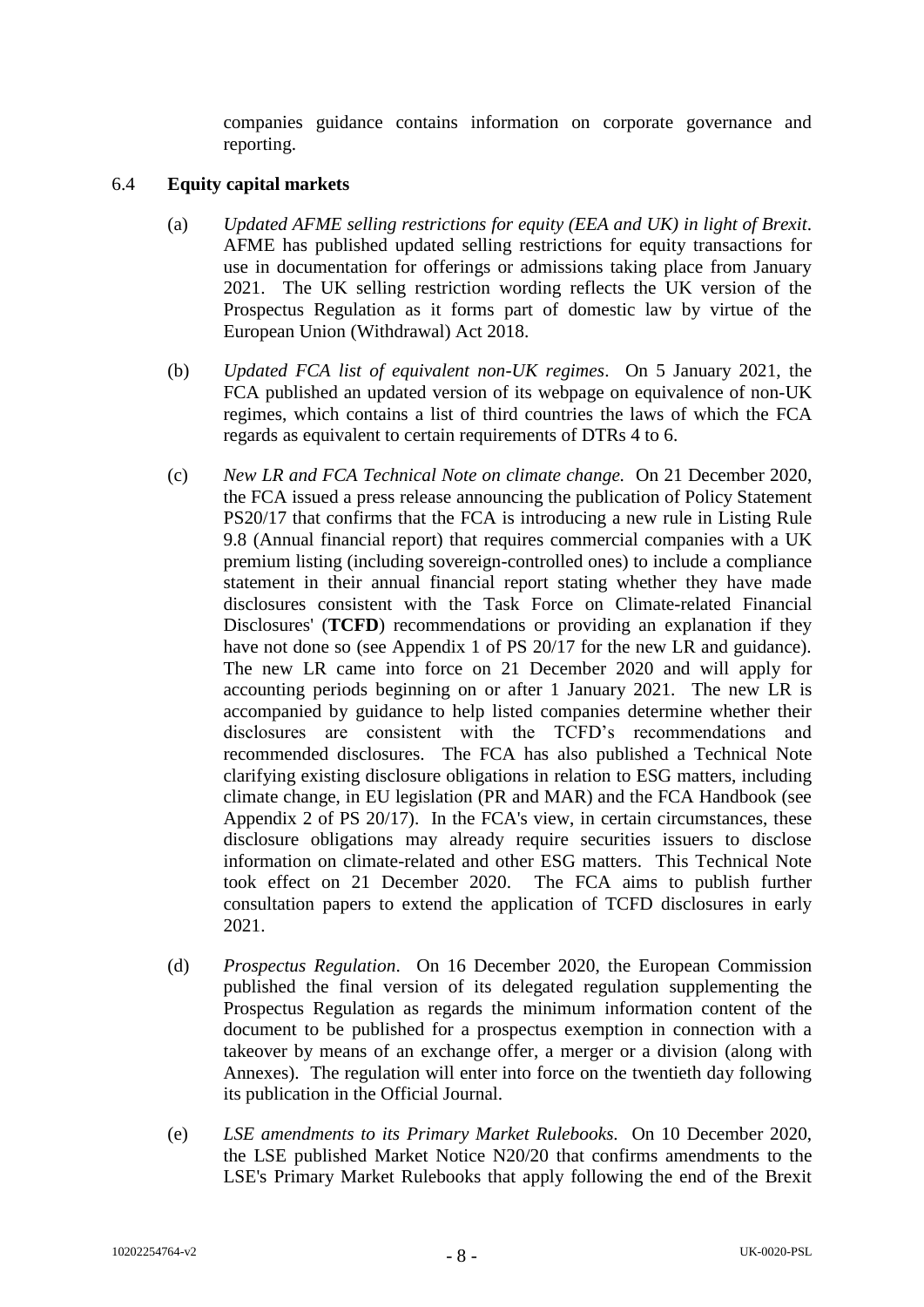transition period. The amendments are consequential in nature to ensure alignment with the Government's legislative changes and reflect the UK's new position outside of the European Union. Amendments have been made to the Admission and Disclosure Standards, the AIM Rules for Companies and the AIM Rules for Nominated Advisers. These amendments became effective on 1 January 2021. AIM Notice 58 was also published on 10 December 2020 highlighting that Market Notice N20/20 has been published.

- (f) *FCA guidelines on ESEF annual financial reports.* On 4 December 2020, the FCA published draft guidelines for the preparation of European Single Electronic Format (**ESEF**) annual financial reports for submission to the FCA and updated its webpage on "Filing of ESEF Annual Financial Reports". The guidelines highlight the FCA's specific requirements and will be finalised when the FCA system is upgraded. In addition, on 9 December 2020, BEIS published an updated policy paper on the Government's position on the effect of the ESEF Regulation which sets out BEIS's position on the directors' signoff of accounts of companies that are subject to the DTRs and the ESEF Regulation. This paper was updated to reflect, amongst other things: (i) the FCA's announcement that certain of the ESEF requirements would be delayed; and (ii) BEIS' decision not to implement a mandatory auditor reporting requirement on the electronic formatting of accounts as part of the application of the ESEF Regulation.
- (g) *PMB No 32.* On 3 December 2020, the FCA published Primary Market Bulletin 32. In this edition, the FCA reminds issuers, investors and other market participants of the changes that take effect when the "onshored" legislation enters into force at the end of the Brexit transition period. The FCA also gives an update on its work to implement some aspects of the "onshored" legislation.
- (h) *Shareholding notification and disclosure under DTR5*. On 23 November 2020, the FCA updated its webpage on shareholding notification and disclosure under DTR 5. On 12 November 2020, the FCA updated this webpage to confirm that only electronic TR-1 Forms submitted via a new DTR 5 portal (to be launched in Q1 2021) will be accepted (emailed forms will no longer be accepted). The FCA has published a Registration Guide to DTR 5 to help investors in completing all aspects of the two-step registration process on the FCA's Electronic Submission System, a link to which has been added to the FCA's webpage. A revised TR-1 Form was published on 29 December 2020. In addition, on 1 January 2021, the FCA published an indicative list of financial instruments that are subject to notification requirements by virtue of section 89F(1)(b)(iii) of FSMA 2000 and according to DTR 5.3.1R.

## 6.5 **MAR**

(a) *FCA Final Notice in respect of a trader and portfolio manager for market abuse.* On 15 December 2020, the FCA issued a press release announcing the publication of a Final Notice in respect of Corrado Abbattista, a former trader and portfolio manager. The press release states that the FCA has fined Corrado Abbattista £100,000 for market abuse and prohibited him from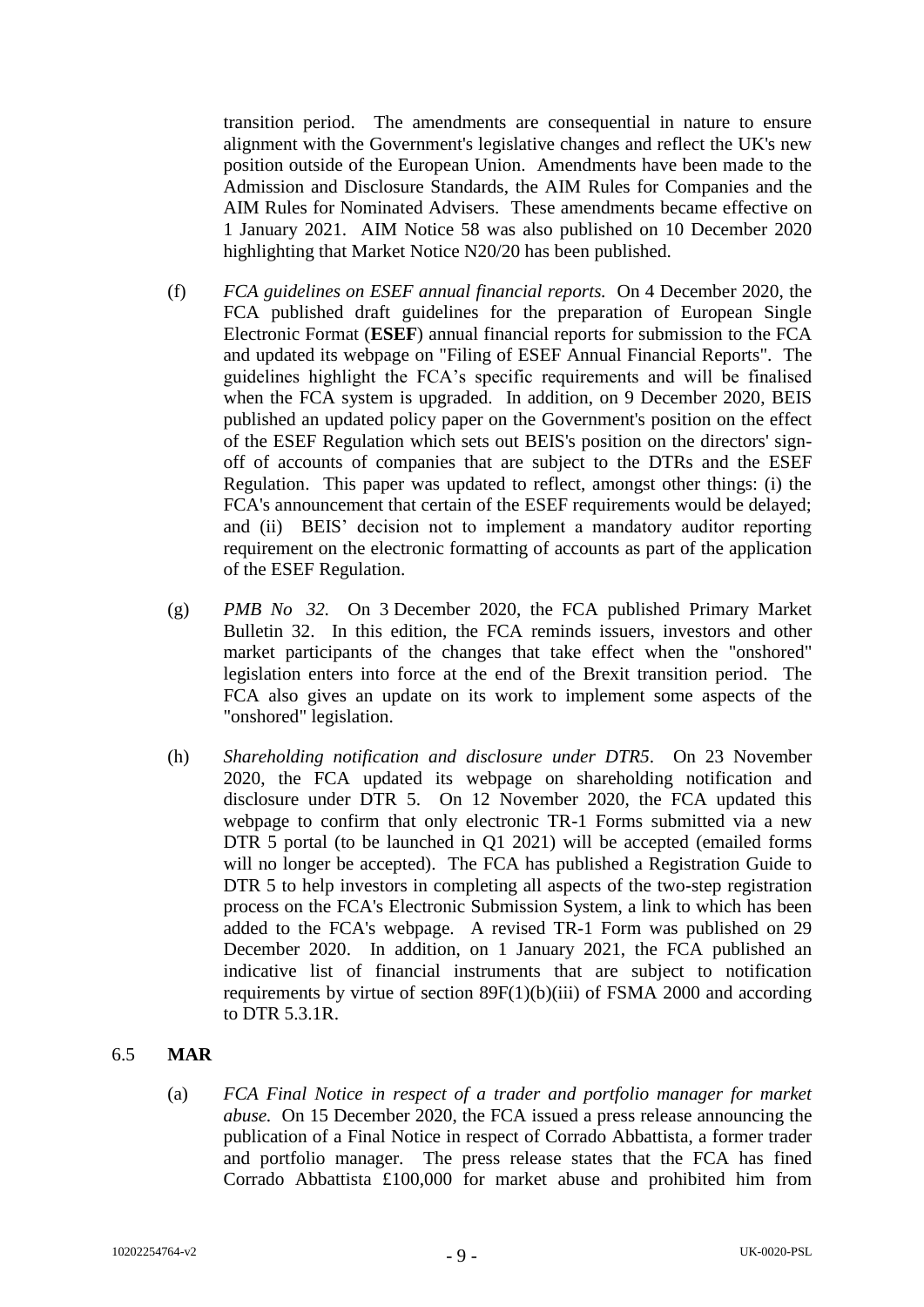performing any functions in relation to regulated activity. This follows the Decision Notice published in September 2020.

## 6.6 **Accounting**

- (a) *UKEB website launched.* On 5 January 2021, the FRC issued a press release announcing that the UK Endorsement Board (**UKEB**) is being set up as the body responsible for influencing the development and subsequently endorsing and adopting new or amended international accounting standards, issued by the International Accounting Standards Board, for use by UK companies, from 1 January 2021. The press release also states that the UKEB website has been launched and that it will provide access to all key developments in relation to the UKEB and its work, including UK-adopted international accounting standards.
- (b) *BEIS Brexit guidance on accounting and auditing*. On 31 December 2020, BEIS published the following guidance: (i) accounting for UK companies – this covers how companies incorporated in the UK, or where the parent company is incorporated in the UK, can comply with UK accounting and reporting requirements; (ii) accounting for EEA organisations – this covers how EEA companies and groups with a presence in the UK can comply with UK accounting and reporting requirements; (iii) auditing for UK auditors and audit firms operating in the EEA – this is guidance for UK audit firms, UK auditors, and those with UK audit qualifications operating in the EEA; and (iv) auditing for EEA auditors and audit firms operating in the  $UK - this$  is guidance for EEA audit firms, EEA auditors, and those with EEA qualifications operating in the UK.
- (c) *FRC guidance for companies preparing IAS accounts for accounting periods straddling IP completion day.* On 23 December 2020, the FRC published guidance for preparers using IFRS and their auditors. This guidance includes proposed wording to explain the basis of accounts preparation where an entity has a financial period which straddles the end of the Brexit transition period. This is to ensure consistent understanding and application of requirements in the Companies Act 2006.
- (d) *Brexit and UK accounting and audit framework.* On 23 November 2020, BEIS and the FRC published further letters to the accounting sector on accounting and corporate reporting after the end of the Brexit transition period and separately to the audit sector regarding arrangements from 1 January 2021.

## 6.7 **Takeovers**

(a) *Brexit and the Takeover Code.* On 4 January 2021, the Takeover Panel published Panel Statement 2021/1 announcing the publication of a revised version of the Takeover Code reflecting the amendments made by Instrument 2019/3 (The United Kingdom's withdrawal from the European Union), Instrument 2020/1 (Document charges) and Instrument 2020/2 (Minor amendments to the Takeover Code). These amendments took effect at 11:00pm on 31 December 2020. In addition, Practice Statement No 18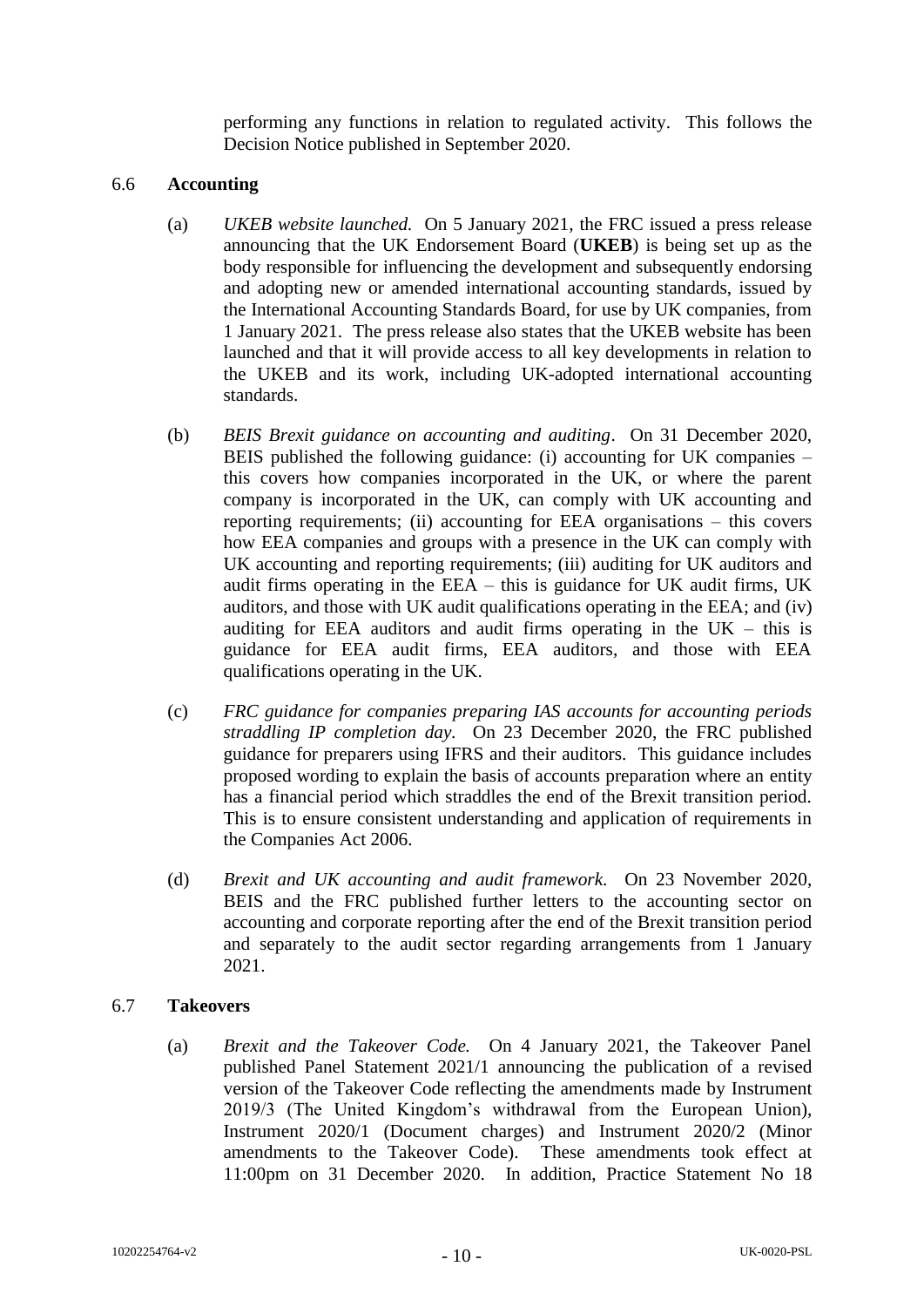(Cross-Border Mergers) has been withdrawn as The Companies (Cross-Border Mergers) Regulations 2007 have been revoked.

#### 6.8 **Miscellaneous**

(a) *Market Watch 66*. On 11 January 2021, the FCA published Market Watch 66, which sets out the FCA's expectations for firms on recording telephone conversations and electronic communications when alternative working arrangements are in place, including increased homeworking. The FCA summarises that there is no specific restriction on the technologies or apps firms can use for communications, however, in all cases firms must understand the recording obligations and have effective policies, controls and oversight to ensure that these are met.

#### 6.9 **Cases**

- (a) *Re PA Consulting Group Limited [2021] EWHC 29 (Ch)*. The High Court had to consider, among other things, class composition issues at a convening hearing in relation to a scheme of arrangement under Part 26 of the Companies Act 2006. In light of the complex capital structure of the company and the fact that, under the scheme, different members would be entitled to different forms of consideration - cash or cash and shares or, by election by some members only, shares only (subject to scaling back), such election affecting or limiting the share consideration available to other members - the company considered that there were 10 separate classes of members to consider the scheme. However, the company sought an order for convening meetings for only three classes of its members because seven of the classes were small and had already agreed to undertake to the court to be bound by the scheme. Snowden J highlighted that there were two significant differences in existing rights and rights to be conferred under the scheme, which divided the members of the company. These were: (i) the differences in share rights and the fact that those differences were reflected in the division of the scheme consideration; and (ii) the additional rights given to certain groups of members to elect to receive the consideration provided to them in different forms. The High Court agreed with Counsel that a shareholder whose proportion of cash or shares will be determined by an election made by them, even if it is subject to scaling back, is being offered a materially different proposal than a shareholder whose proportion of cash and shares will not be a result of choices made by that shareholder. The effect of that difference for class purposes is accentuated where the proportion of cash or shares which one group of shareholders may elect to receive will directly affect or limit what another group can receive. The High Court granted the order sought.
- (b) *Brett John Butcher and Darren Trueman v (1) Richard Pike (2) Adrian Arkell (3) Karl Carter [2020] EWHC 3432 (QB)*. A proviso in a time limitation provision in a sale and purchase agreement allowed the buyers to bring a warranty claim after the end of the limitation period "*where there has been fraud or negligent non-disclosure*". In an application for summary judgment, the High Court had to consider whether "non-disclosure" in the context of the proviso was to be assessed on the basis of what had been disclosed to the buyers in the disclosure letter (used to qualify the warranties) or whether